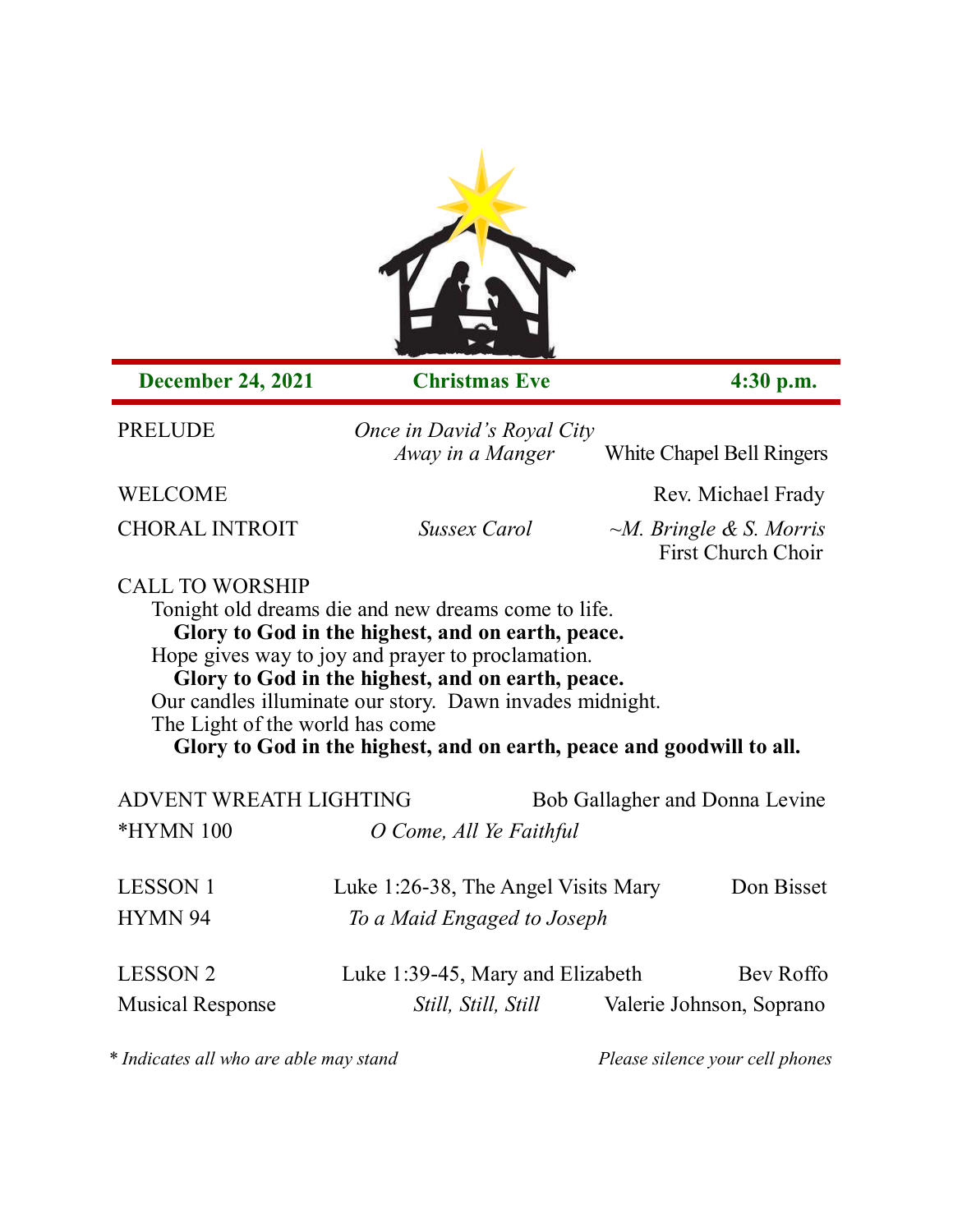| <b>LESSON 3</b>                                 | Luke 2:1-7, The Birth in Bethlehem                                              | Craig Barnes                                                                                 |
|-------------------------------------------------|---------------------------------------------------------------------------------|----------------------------------------------------------------------------------------------|
| <b>HYMN 131</b>                                 | Away in a Manger                                                                |                                                                                              |
| <b>LESSON 4</b><br><b>Musical Response</b>      | Luke 2:8-14, The Shepherds and the Angels<br>In the Bleak Midwinter             | Jean Opie<br>Valerie Johnson                                                                 |
| <b>LESSON 5</b>                                 | Luke 2:15-20, The Shepherds Worship                                             | Christian Hathaway                                                                           |
| *HYMN 123                                       | Hark, The Herald Angels Sing                                                    |                                                                                              |
| <b>LESSON 6</b><br><b>Musical Response</b>      | Matthew 2:1-11, The Gifts of the Magi<br>Child of the Poor/ What Child is This? | Rachel Holton<br>$\sim$ S. Soper<br>Rev. Michael Frady, Baritone<br>Valerie Johnson, Soprano |
| <b>CHRISTMAS PRAYER</b><br><b>LORD'S PRAYER</b> |                                                                                 | Rev. Suzy Aja Burba                                                                          |
| <b>Musical Response</b>                         | The Coventry Carol                                                              | $\sim$ E. Jolly<br>Sophie Wang, Violin                                                       |
| <b>LESSON 7</b><br>*HYMN 107                    | John 1:1-5, The Word Made Flesh<br><i>Joy to the World</i>                      | Mark Goodwin                                                                                 |
| <b>LESSON 8</b>                                 | John 1:10-14, The Savior of the World                                           | Rev. Michael Frady                                                                           |
| <b>Musical Response</b>                         | O Holy Night                                                                    | $\sim$ Adolphe Adam                                                                          |
| <b>SHARING THE LIGHT OF CHRIST</b>              |                                                                                 |                                                                                              |
| <b>HYMN 135</b>                                 | Silent Night                                                                    |                                                                                              |
| <b>BENEDICTION</b>                              |                                                                                 |                                                                                              |
| <b>POSTLUDE</b>                                 | Go Tell It on the Mountain                                                      | Keith Ciccone, Organ<br>Sophie Wang, Violin                                                  |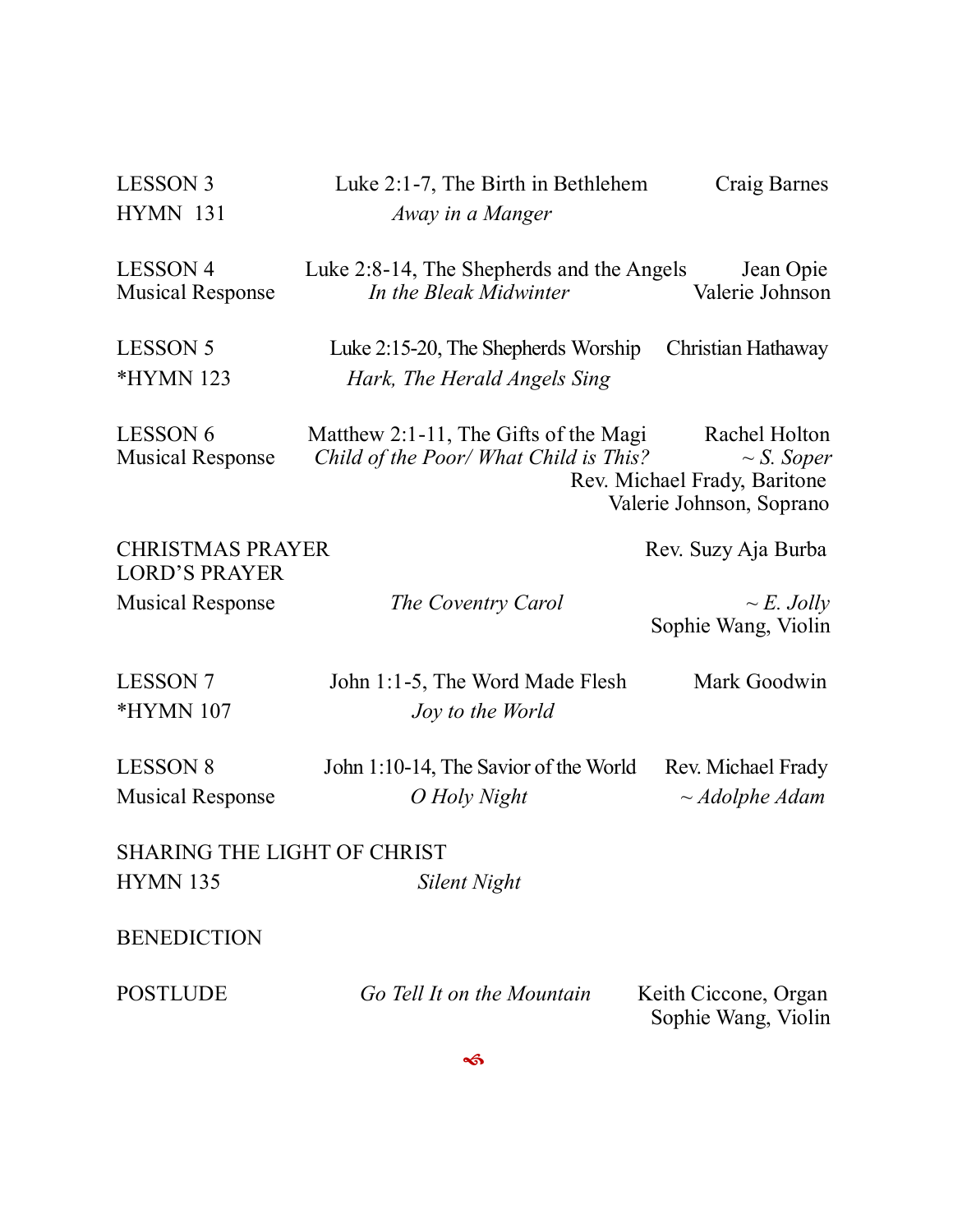# HYMN 100 v 1,2 ,&4

# *O Come, All Ye Faithful*

*1 O come, all ye faithful, joyful and triumphant, O come ye, O come ye to Bethlehem! Come, and behold Him, born the King of angels!*

## *Refrain:*

- *O come, let us adore Him; O come, let us adore Him; O come, let us adore Him, Christ, the Lord!*
- *2 Sing, choirs of angels; sing in exultation; sing, all ye citizens of heav'n above! Glory to God, all glory in the highest! [Refrain]*
- *4 Yea, Lord, we greet Thee, born this happy morning; Jesus, to Thee be all glory giv'n! Word of the Father, now in flesh appearing! [Refrain]*

#### HYMN 94v 1,2,& 4

## *To a Maid Engaged to Joseph*

- *1 To a maid engaged to Joseph, the angel Gabriel came. "Fear not," the angel told her, "I come to bring good news, Good news I come to tell you, good news, I say, good news."*
- *2 "For you are highly favored by God the Lord of all, who even now is with you. You are on earth most blest, you are most blest, most blessed, God chose you, you are blest!"*
- *4 "Fear not, for God is with you, and you shall bear a child. His name shall be called Jesus, God's offspring from on high. And he shall reign forever, Forever reign on high."*



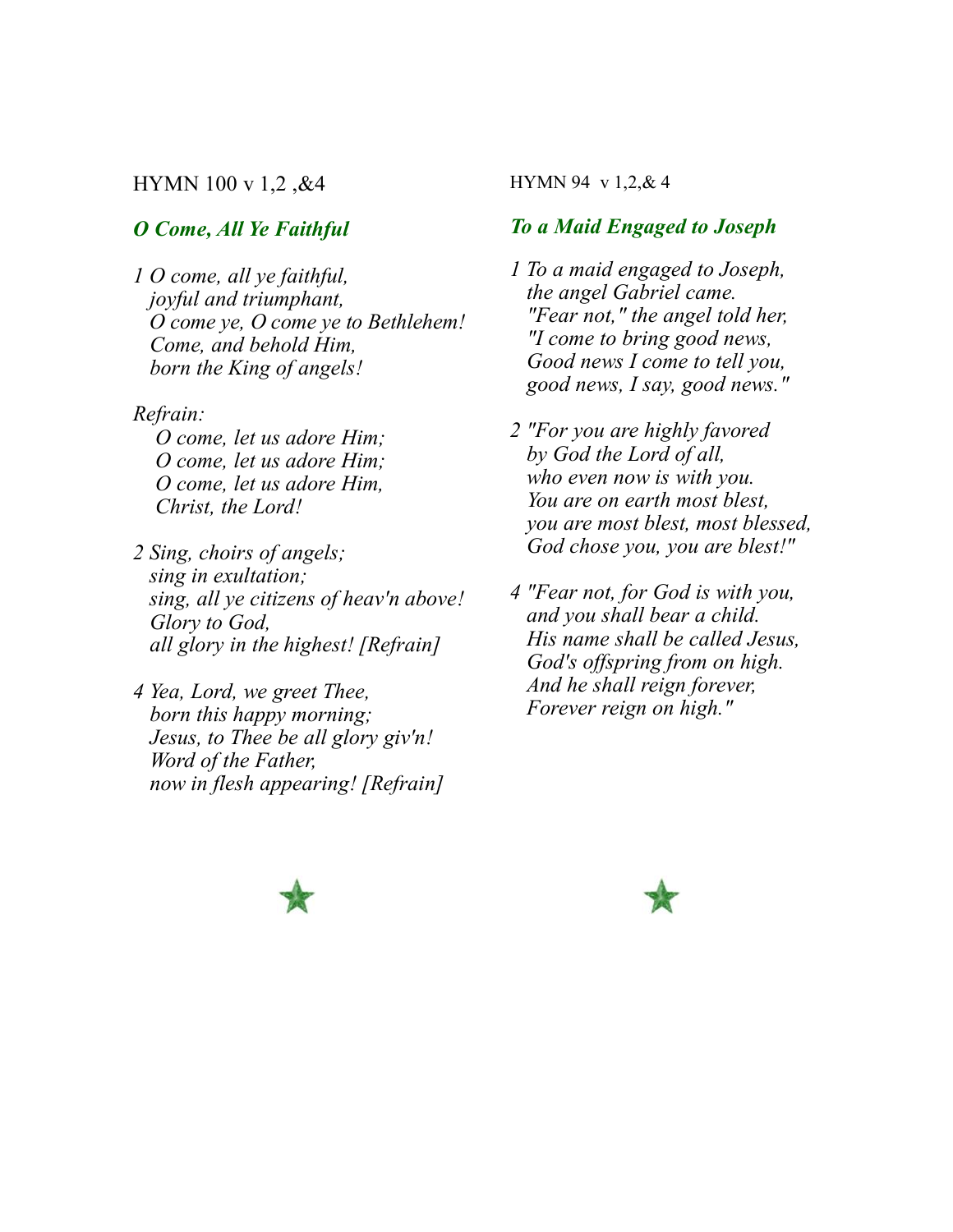#### HYMN 131

## *Away in a Manger*

*Away in a manger No crib for a bed The little Lord Jesus Laid down His sweet head The stars in the bright sky Looked down where He lay The little Lord Jesus Asleep on the hay*

*The cattle are lowing The Baby awakes But little Lord Jesus No crying He makes I love You, Lord Jesus Look down from the sky And stay by my side Until morning is nigh*

*Be near me, Lord Jesus I ask You to stay Close by me forever And love me I pray Bless all the dear children In Your tender care And fit us for heaven To live with You there*

#### HYMN 123

## *Hark, The Herald Angels Sing*

*Hark, the herald angels sing, "Glory to the new-born King; peace on earth, and mercy mild, God and sinners reconciled!" Joyful, all ye nations rise, Join the triumph of the skies; With th'angelic host proclaim, "Christ is born in Bethlehem!"*

*Hark! the herald angels sing, "Glory to the new-born King!"*

*Christ, by highest heaven adored; Christ, the everlasting Lord; Late in time behold him come, Offspring of a virgin's womb. Veiled in flesh the Godhead see; Hail th'incarnate Deity, Pleased with us in flesh to dwell, Jesus, our Emmanuel.*

*Hark! the herald angels sing, "Glory to the new-born King!"*



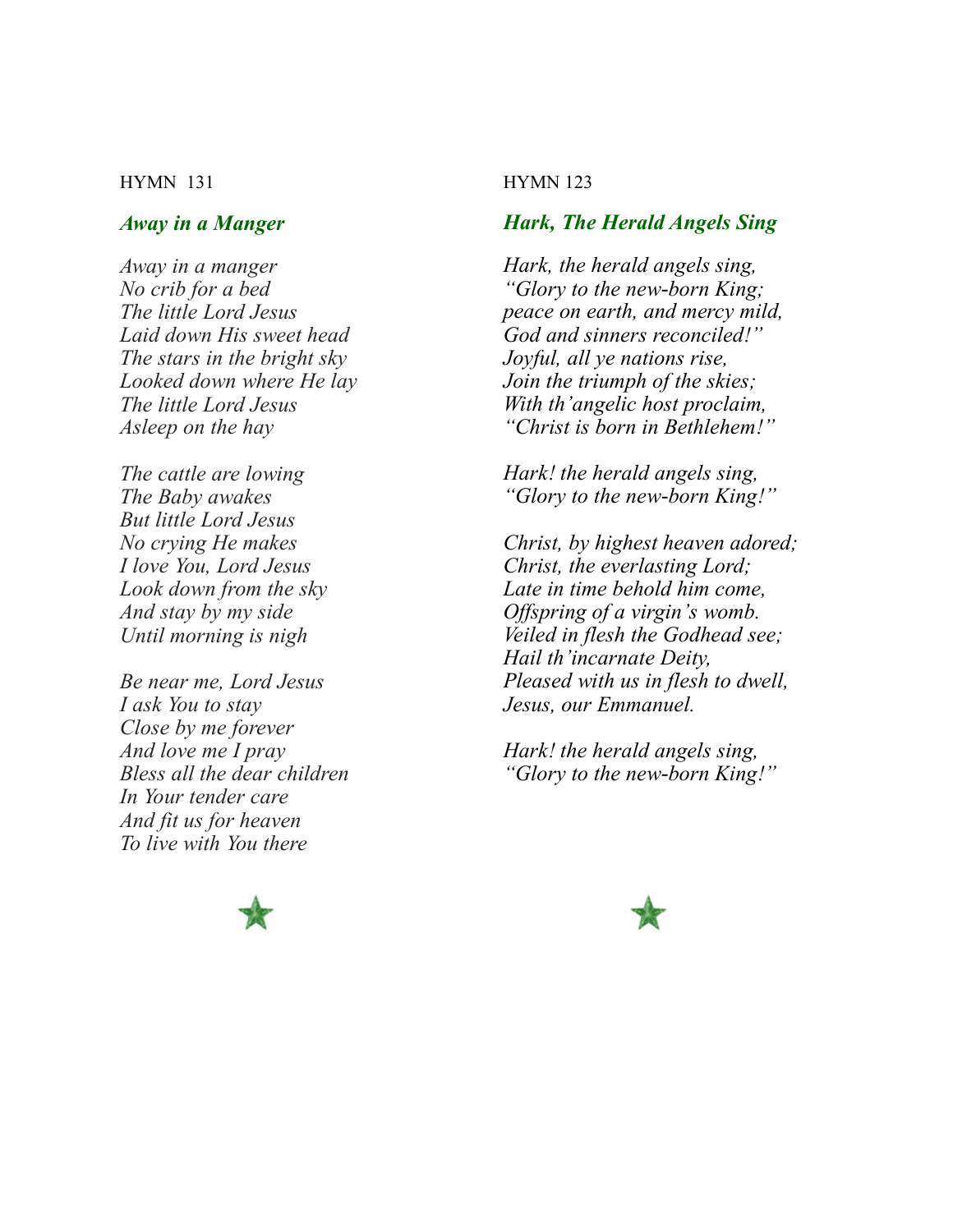#### HYMN 107 v 1,2,&4

## *Joy to the World*

- *1 Joy to the world, the Lord is come! Let earth receive her King; let ev'ry heart prepare him room and heav'n and nature sing, and heav'n and nature sing, and heav'n, and heav'n and nature sing.*
- *2 Joy to the earth, the Savior reigns! Let men their songs employ, while fields and floods, rocks, hills, and plains, repeat the sounding joy, repeat the sounding joy, repeat, repeat the sounding joy.*
- *4 He rules the world with truth and grace and makes the nations prove the glories of his righteousness and wonders of his love, and wonders of his love, and wonders, wonders of his love.*

#### HYMN 135

#### *Silent Night*

*Silent Night, holy night, all is calm, all is bright Round yon virgin mother and child, holy infant so tender and mild, Sleep in heavenly peace, sleep in heavenly peace.*

*Silent night, holy night, shepherds quake at the sight; Glories stream from heaven afar, heavenly hosts sing alleluia; Christ, the Savior is born! Christ, the Savior is born!*

*Silent night, holy night, Son of God, love's pure light Radiant beams from thy holy face, with the dawn of redeeming grace, Jesus, Lord, at thy birth, Jesus, Lord, at thy birth.*



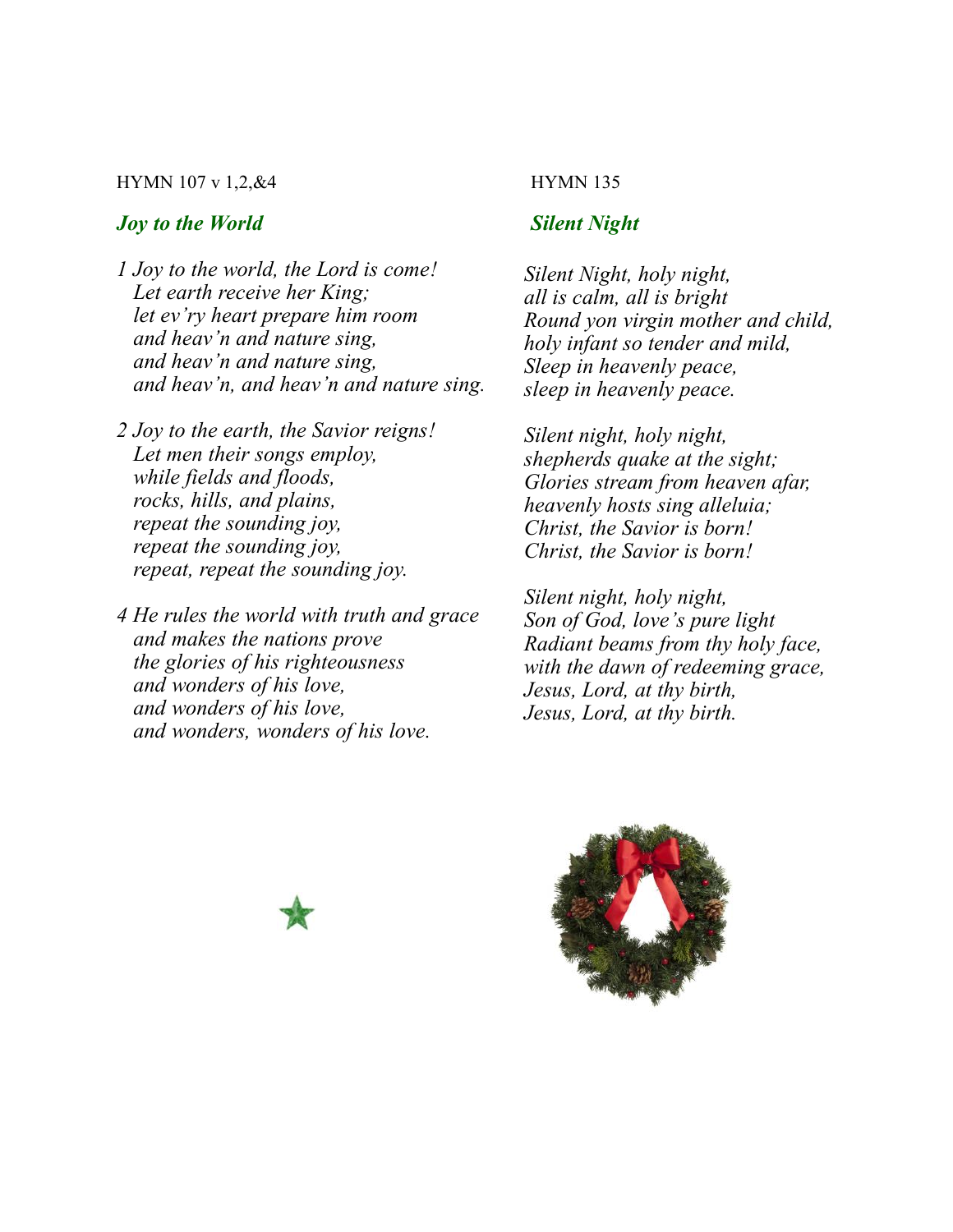# **The Christmas Poinsettias which adorn the Sanctuary are**

given by Susan & Ralph Altmaier in honor of Rev. Michael Frady and Rev. Suzy Burba

given by Susan & Ralph Altmaier in honor of Keith, Valerie & Glenn

given by Susan Altmaier in memory of Mary Van Dyke Shaw, grandmother of Susan

given by Craig & Marcia Barnes in memory of Norman & Glendolyn Magowan, parents and Delwyn & Barbara Barnes, parents

given by Carleton F. Barron, Jr. in memory of Mr. & Mrs. Carleton F. Barron

given by Keith J. Ciccone & Rick Mirkin in memory of Grace & Louis Ciccone, parents

given by Keith J. Ciccone & Rick Mirkin in memory of Frances & Arthur Mirkin, parents

given by Pastor Michael in honor of the good people of First Congregational Church

given by Robert Gallagher in memory of his loving wife, Shirley E. Gallagher and his mother, Lydia M. Gallagher

given by Meredith Hatch & family in memory of Nancy Benjamin

given by Martha & Brad Hobbs in loving memory of Ruth, William & Walter Hobbs

given by Janet & Glenn Holton in memory of Harold and Priscilla Belcher

given by Kristen Johnson in memory of Jim Lynch

given by Mattie, Thomas & Tom in memory of Shawn Hewson & Bert Gietman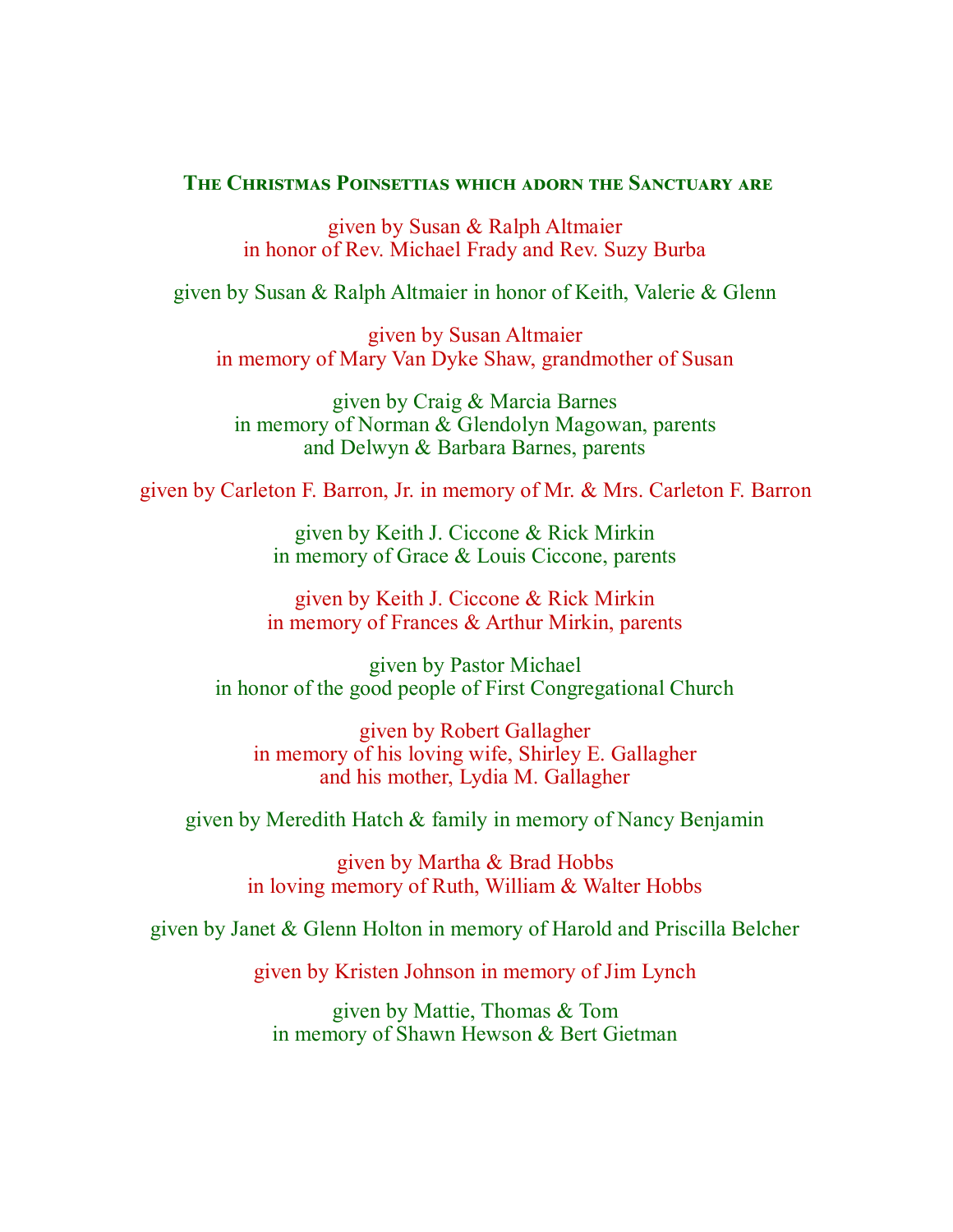given by Donna M. Levine in memory of Eli Levine

given by Donna M. Levine in memory of Elizabeth N. Pitt

given by the Lyons children, grandchildren and great grandchildren in honor of Harvey & Phyllis Lyons

given by Nancy Mills in loving memory of classmate & friend Alice Forbes South

given by Nancy Mills in loving memory of my husband, my friend, Wayne Mills

given by Cheryl & Gregory Pappas and Deborah Anderson in memory of Barbara & Phillip Anderson

given by Cheryl & Gregory Pappas and Deborah Anderson in memory of Marie & Charles Pappas

given by Cheryl & Gregory Pappas and Deborah Anderson in memory of Cathleen & George Cowie

given by Cheryl & Gregory Pappas and Deborah Anderson in memory of Laura & Anton Anderson

given by Russell & Vana Peck in memory of Mortimer & Julia Peck

given by Don & Diane Porter in honor of church friends

given by Grace Reinelt in memory of loved ones

given by Beverly Roffo in memory of her husband, Michael Roffo

given by Marlene & Jeannine in memory of Dee Watson

given by John & Jeannine Slauson in memory of Mr. & Mrs. James Slauson and Violet Cabral